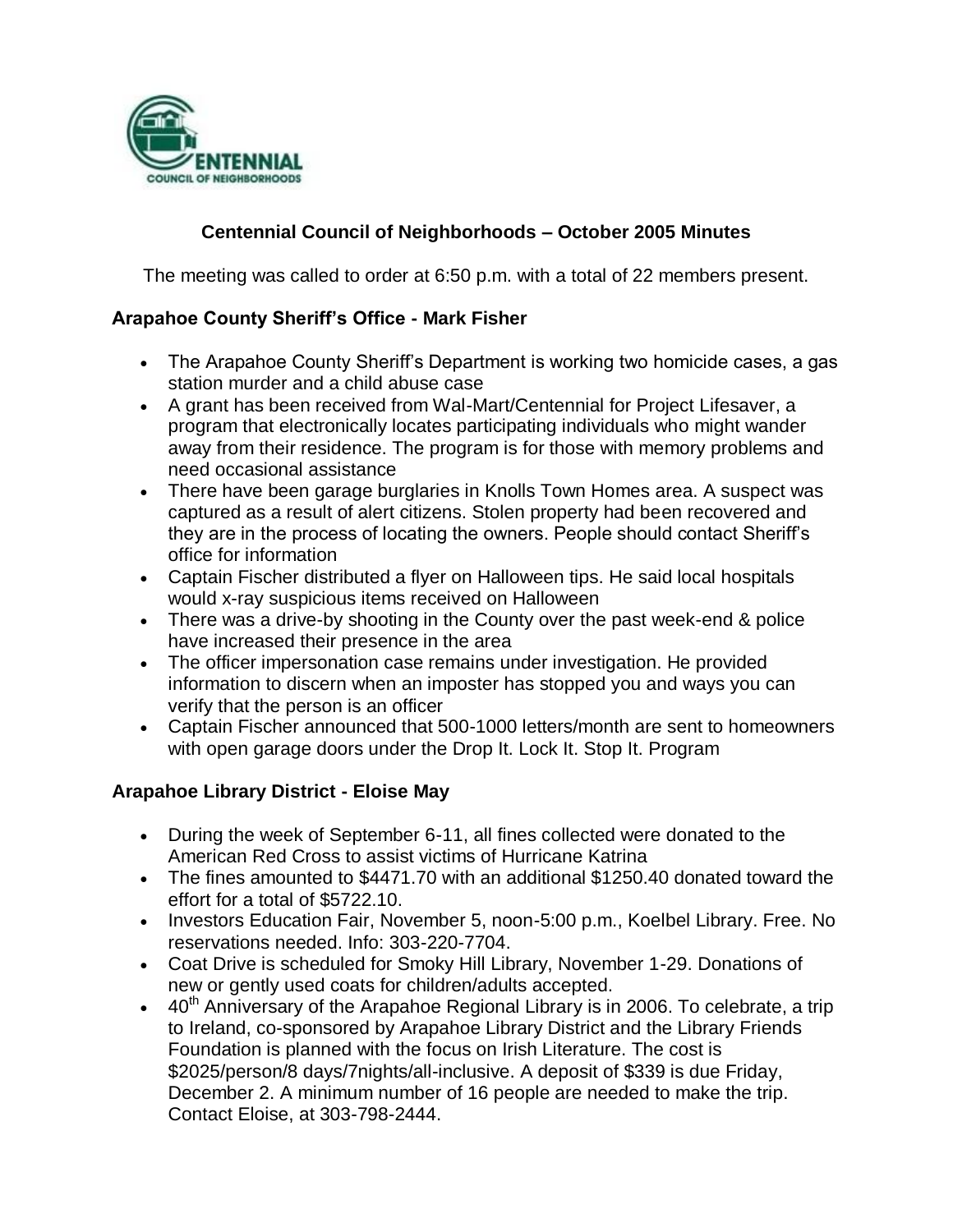## **Arapahoe Parks and Recreation - Rebecca Nash**

- The District has an Eagle Scout program underway. The Scout has undertaken a project to work on signage for some of the trails
- The parking lot is full of branches. They are chipping the branches and mulch is available to HOA's and homeowners. Bring your own container
- Willow Trace Park is under construction. The parks are looking good due to additional moisture during the past year.

# **Parker Fire District - Chief Dan Qualman**

- October is Fire Prevention month with the theme: 'Use of Candles'. He urged taking safety precautions with the use of candles
- Fire Chiefs from Parker, South Metro and Cunningham were in the Emergency Operations Center (EOC) over Labor Day working with Operation Safe Haven and Hurricane Katrina evacuees. An evaluation of the effort is taking place. Some Parker personnel have been deployed to LA and TX to assist working with evacuees including four from the Urban Search and Rescue Team. There have also been 4 personnel who have been deployed for FEMA assistance
- Station 2 on Parker Road has a southbound turn lane being added into the fire station. An additional station along Arapahoe Road east of Parker will provide better service
- "Save Teen Lives' is a program to teach teen drivers how to handle a vehicle. A location is being sought for a driving course as fundraising for the program is complete. Contact Chief Qualman for information

### **South Suburban Parks and Recreation - Jean Flynn**

- The district is in the budget setting process. Public comment will be taken on November 9 at Goodsen Recreation Center
- SSPRD Halloween events: 1) Trick-or-Treat Treasure Hunt, Thursday, October 27, 4-8 pm at Family Sports Center. Children - \$3, and free Skate Rental with purchase of ice arena admission. 2) Spooktacular on Friday, October 28 at Goodsen Recreation Center. A discounted rate of \$4 by October 26 and \$6 on day of event. Call 303-798-2476
- A free Kids' Activities Expo to assist parents with child rearing at Lone Tree Recreation Center, Saturday, November 5, 9:30-3:30, 10249 Ridgegate Circle, Southeast corner of Yosemite and Lincoln. Information at 303-483-7064
- Craft Fair at Goodsen Recreation Center, Saturday, December 3, 9:30 a.m.-4:00 p.m.
- A dedication of the new playground in Medema Park was held on Saturday, October 22. Cost of playground was approximately \$105,000 with funds coming from a variety of sources e.g. GOCO funds, SSPRD, and others
- There was a discussion of the funding impact related to the potential withdrawal from SSPRD by Cherry Hills Village and Greenwood Village took place
- Damage to the parks as a result of the recent heavy snowstorm is yet to be determined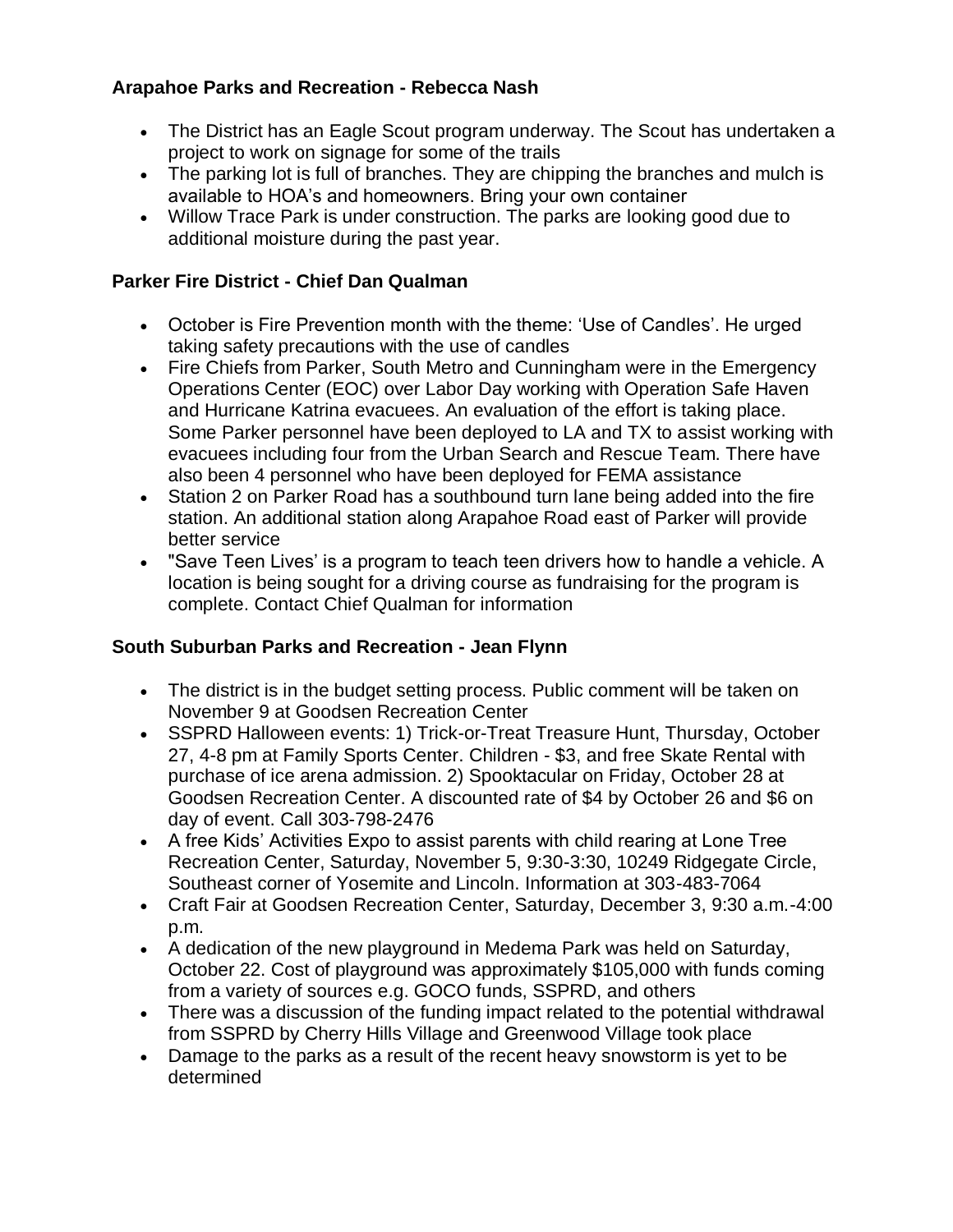# **City of Centennial - Nancy Reubert**

- Tree branch drop-off sites were found at 4 locations throughout the City. An industrial strength tub grinder is located on the west side of Southglenn near the former JC Penney store. Rough mulch is available to the public. Bring your own container
- Southglenn Mall: There is a new website dedicated to the redevelopment of Southglenn at: newsouthglenn.com
- Alberta Partners, the developer has scheduled three open houses on November 2, 10, and 22, 5:00-8:00 p.m. on The Streets at Southglenn. The City has held two town meetings on this project
- The Council that requires 66% of neighborhood approval for any measure to be implemented has adopted an Interim Traffic Policy. The definition of what constitutes a neighborhood was further defined in the policy
- The 2006 City calendar is now on the website along with the proposed City Manager's budget for 2006
- The website lists an opening for a code enforcement officer as Joseph Brooks has resigned. Susie Ellis has temporarily filled that position
- The website now has an archive of minutes and agendas
- The redesign of the City website is starting. The re-design will be a phased approach and Council and Staff are providing input
- Issues soon to come before the Council includes: Centennial Redevelopment Authority, Dangerous Dog Ordinance, and policy on the adoption of private streets
- Council Member Shake explained the statutory restriction that does not allow the City to be breed specific in regulations for dogs

# **Western Retail Properties - John Emig**

- Location: Reservoir Road & Flanders, near Fox hill subdivision
- Proposal: A 20,000-25,000 sq. foot neighborhood retail center including a carwash. Construction can begin upon completion of permit process. It is proposed to construct a traffic signal at Flanders. Submittal of the plan is yet to take place
- Discussion centered on the hours of operation, noise, proximity of the nearest strip mall and drainage from the site

# **CenCON Reports - President - Cathy Noon**

- Announced that Rep. Carroll and Sen. Hagedon are considering amendments to SB100. Discussions are currently taking place with the Community Association Institute (CAI). Consideration of joining CAI was discussed & whether CenCON was eligible to be a member
- Reported on the Traffic Calming Policy adopted by the City [see City of Centennial report above]
- Announced a request for information by an HOA on how other HOA's handle the collection of delinquent assessments. It was noted that CenCON provides networking opportunities for groups to find solutions to shared problems in Homeowners' Associations